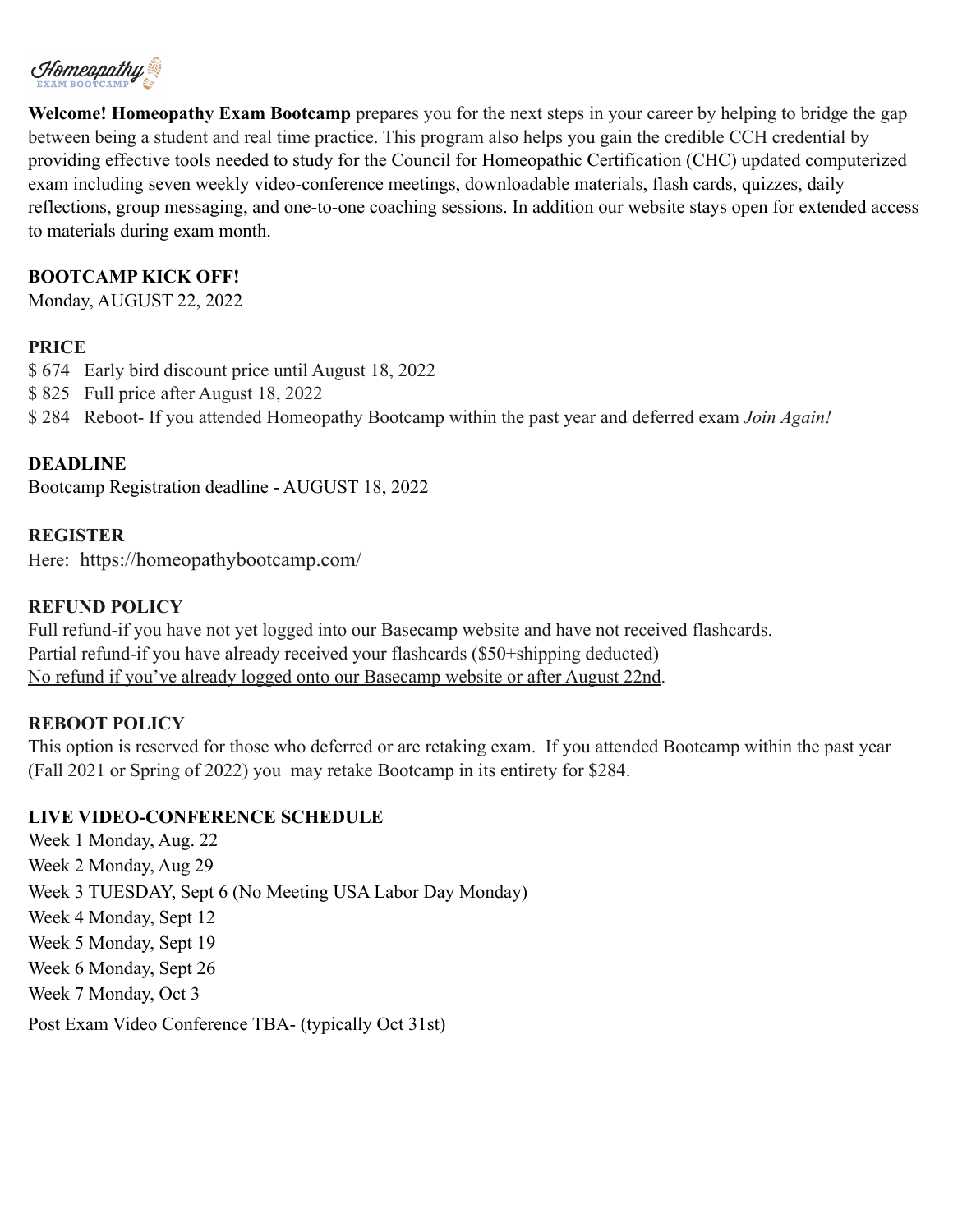| Time Commitment Overview |                                                                 |
|--------------------------|-----------------------------------------------------------------|
| August 18th              | -Log into Basecamp Site, download materials in Files>Week 1     |
| August 22                | -Kick off! - Zoom Videoconference Meeting Week 1                |
| August 22 - October 8th  | -Seven intense work weeks.                                      |
| October 1-31             | -Exam Month. Basecamp site remains open for review and quizzes. |

# **WHAT IS HOMEOPATHY EXAM BOOTCAMP?**

Prepares you for Council for Homeopathic Certification Exam:

- Working at home or office: website, weekly step by step plan, downloadable materials, quizzes, & homework
- Receive daily emailed multiple choice question samples and reflections
- Attend teleconference and video coaching sessions
- Review all criteria in *Exam Content: Domains and Statements*
- Speed up response time during case analysis
- Collaborating with colleagues
- Celebrating your success

How will this training (Homeopathy Bootcamp) benefit my professional practice?

- Gain confidence for efficiently managing clients
- Translate skills learned in Bootcamp to your clinic. Exam questions demand quick answers. For example, can you differentiate between Pulsatilla And Kali Sulphuricum in just one minute? Don't wait till next week train now and make quick case analysis decisions!
- Establish trust amongst your clients with a credential achieved by high standard of education, practice, and ethical competence

What are the benefits of Certification?

- Define yourself as board certified professional homeopath
- Qualify for many professional affiliations
- Your practice added to a national referral database
- See benefits in CHC handbook:<https://tinyurl.com/4z59wmc2>

What will I review during this program?

 In just seven weeks, we'll review all competencies required by CHC as stated in *Exam Content Domains and Statements*. We will practice techniques of Homeopathic Foundation and theory, Materia Medica, Repertory, Case Analysis, Case Taking, Business practices, Health Science, and Ethics.

What materials do I receive?

After registration, find a welcome email with shopping list, syllabus, and instructions on how to proceed. You'll receive Materia Medica cards with memorization exercises via USPS. If registered with us, you may log onto our Basecamp website as soon as February! This is the location where we study together virtually and receive weekly materials.

What supplies do I need to complete this training?

- Internet access
- Computer or laptop with updated browser
- Camera/video access for online Live video-conference presentations and coaching
- Printer
- Quiet dedicated study place at your home or office